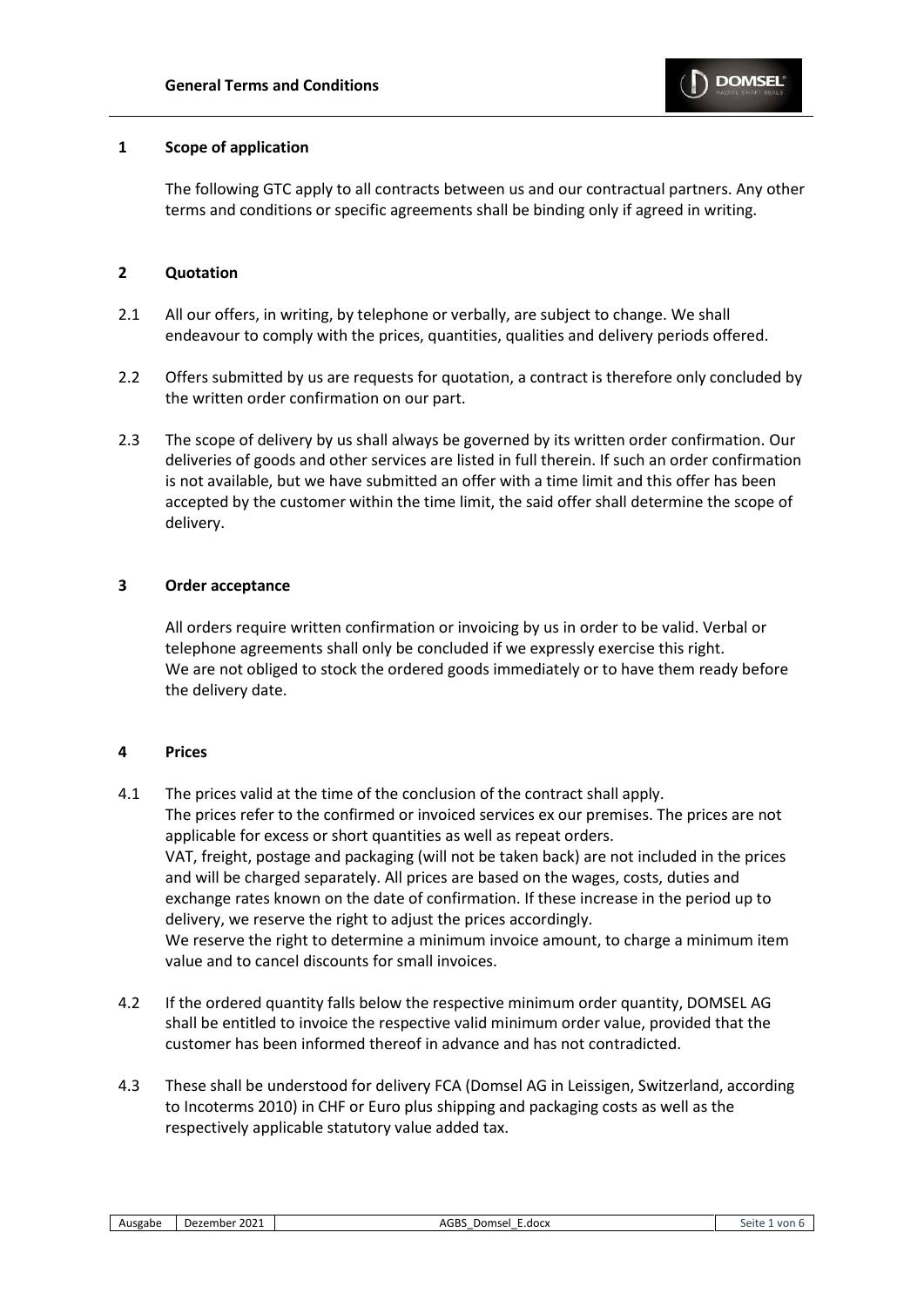

## **5 Tools, moulds and models**

- 5.1 All tools, press moulds, dies and models shall remain our property even after the conclusion and execution of the respective contract, irrespective of whether the customer has contributed to their manufacturing costs or not.
- 5.2 We shall be entitled to use and further develop generally usable knowledge, know-how as well as experience and skills which we have acquired in the performance of our services in the activities of DOMSEL AG for other customers.

## **6 Quantity tolerance**

We reserve the right to deliver more or less than the agreed quantity for technical reasons.

## **7 Delivery times (Terms)**

- 7.1 All information on expected delivery times are non-binding. They are made to the best of our knowledge, as they can be adhered to in the case of normal delivery and under orderly circumstances. Claims for damages due to delayed delivery are excluded. If the purchaser withdraws from the contract due to a delay in delivery, we are entitled to invoice the costs incurred.
- 7.2 The delivery period shall commence on the date of the order confirmation, but not before complete clarification of all details of the order. Upon notification of readiness for shipment, the delivery deadline shall be deemed to have been met if the shipment is delayed or impossible through no fault of Domsel AG.
- 7.3 Delivery dates and delivery periods are always approximate and are not binding on us unless we have expressly agreed a delivery date or delivery period as binding in writing.
- 7.4 In the case of call-off orders without an agreement on duration, production sizes and acceptance dates, we may request a binding determination thereof no later than three (3) months after confirmation of the order. If the customer does not comply with this request within three (3) weeks, we are entitled to set a 2-week grace period and to withdraw from the contract and/or claim damages after its expiry.

## **8 Benefit and Risk**

Benefit and risk shall pass to the buyer upon dispatch, i.e. as soon as the goods leave our premises.

The buyer is responsible for insuring the goods against damage and loss during transport. Any complaints must be made to the transport company concerned before the goods are accepted.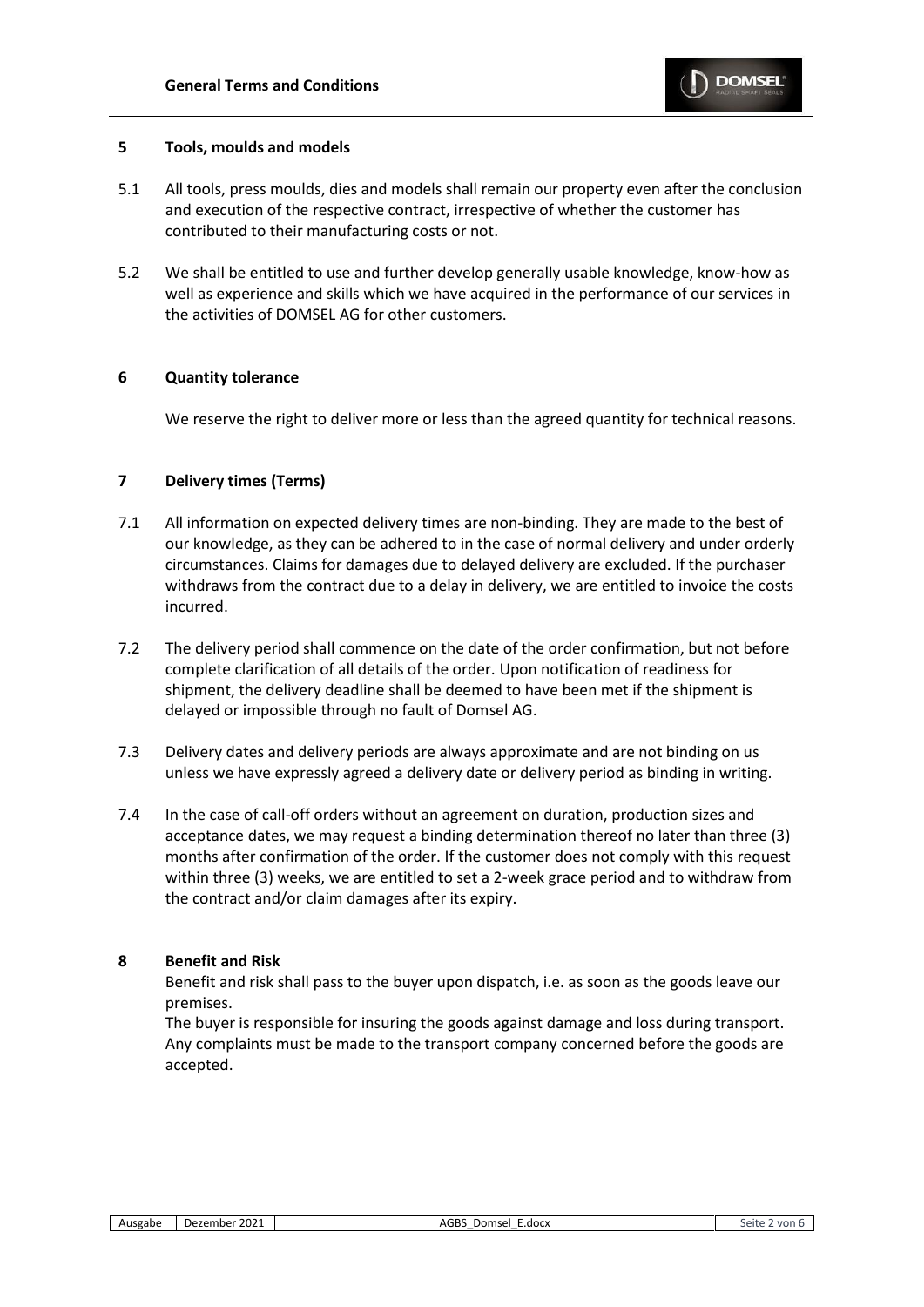

#### **9 Force Majeure**

Force majeure shall be all events and circumstances beyond our control which affect the fulfilment of the contract.

We are entitled to cancel orders in whole or in part without compensation if force majeure, whether on our part, on the part of our suppliers or en route, makes their fulfilment impossible.

## **10 Default and impossibility**

Notwithstanding any right of the Purchaser to rescind the contract in the event of defects (see Clause 10 of these GTC), the Purchaser may rescind the contract in the event of impossibility of the performance by us or default only in the event of a breach of duty for which we are responsible. In the event of default, withdrawal from the contract or damages in lieu of performance shall also require that the customer has previously set us a reasonable deadline of at least four (4) weeks in writing for the performance of the contractually owed service and has thereby expressly clarified that it will withdraw from the contract and/or claim damages if this deadline is not met. After expiry of this period, the customer shall be obliged to declare, upon our request, whether it will continue to insist on delivery or claim damages or withdraw from the contract. If the purchaser makes such a declaration within a reasonable period of time set by us, the ordering party shall no longer be entitled to reject the delivery or to withdraw from the contract and shall also not be entitled to claim damages instead of performance, but shall only be entitled to accept the delivery. Such setting of a deadline shall only be dispensable if we seriously and finally refuse the performance owed under the contract or if there are special circumstances which, after weighing the interests of both parties, justify immediate withdrawal.

## **11 Retention of title**

- 11.1 All deliveries shall remain our property until full payment of all our claims existing at the time of conclusion of the contract, irrespective of the legal grounds. If we have accepted cheques or bills of exchange in the interest of the customer on account of performance, all deliveries shall remain our property until full release from such liabilities. The inclusion of individual claims in a current account as well as the striking of a balance and its recognition shall not affect the retention of title.
- 11.2 If the customer does not act in accordance with the contract, in particular if he is in default with his payment obligations or if he violates his obligation to treat the delivery item with care, we are entitled to take back the delivery item and withdraw from the contract after issuing a reminder and setting a deadline. In this case, the customer shall be obliged to surrender the goods. Neither the assertion of the reservation of title nor the seizure of the delivery item by us shall be deemed to be a withdrawal from the contract in such cases, unless such a withdrawal has been expressly declared by us.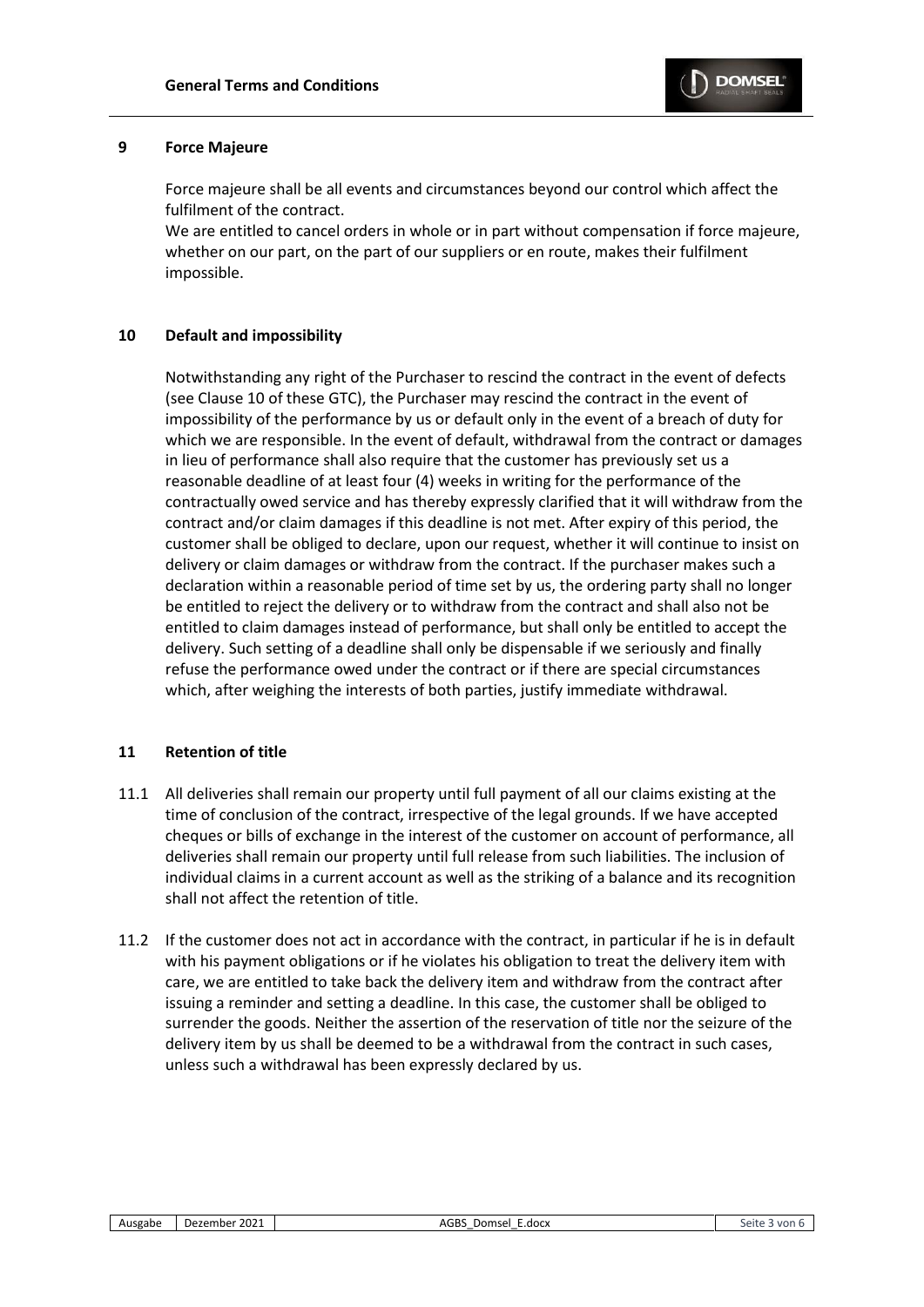

## **12 Guarantee and liability**

- 12.1 The quality and design of the products are determined by the selection samples which we submit to the customer on request. The reference to technical standards serves to describe the performance and is not to be interpreted as a guarantee of quality. Public statements or advertising also do not constitute a contractual statement of the quality of the goods.
- 12.2 In the event of demonstrable manufacturing or material defects of the delivered goods, we undertake to provide replacement delivery or repair at our discretion, provided that we are notified of the defect in writing within the statutory or contractually specified time period. In the event of improper storage or handling, overstressing or unsuitable use, we reject any warranty and other liability. The assertion of further claims against us, in particular for cancellation, reduction or compensation for direct or indirect damage, is excluded.
- 12.3 Unauthorised reworking and improper handling shall result in the loss of all claims for defects. Only in order to prevent disproportionately great damage or in the event of delay in rectification of the defect by us shall the Purchaser be entitled, after prior notification to us, to rectify the defect or to demand reimbursement of the reasonable costs thereof.
- 12.4 In the event of a justified notice of defect, we shall, at our discretion, remedy the defect (rectification) or make a replacement delivery, provided that the customer proves that the defect existed at the time of the transfer of risk.
- 12.5 In the event that we allow a reasonable period of time set for us for subsequent performance to elapse, have carried out two subsequent improvements or a single replacement delivery and the defect complained of has not been remedied as a result, as well as in the event that we refuse a necessary subsequent improvement or replacement delivery without justification, or if we unduly delay a necessary repair or replacement delivery or if the customer cannot be reasonably expected to accept a repair for other reasons, the customer may, instead of repair or replacement, assert the remedies provided by law of rescission or reduction of the purchase price as well as claims for damages or reimbursement of expenses.
- 12.6 Claims due to defects do not exist in the case of only insignificant deviation of the goods from the agreed quality, in the case of only insignificant impairment of the usability, as well as if the defect is due to the violation of operating, maintenance or installation instructions, unsuitable or improper use or storage. This shall also apply in the event of incorrect or negligent handling or assembly, normal wear and tear or interventions in the delivery item carried out by the customer or third parties.
- 12.7 The technical suitability of our products for the respective application can be very complex and depends on several parameters. The responsibility for this lies with the customer in every case. Only appropriate tests can verify the function and required service life.

## **13 Brochures, catalogues, technical and other documents**

13.1 We are not liable for the correctness and completeness of the documents sent to us (drawings, material specifications and other documents). Furthermore, we are also not obliged to check their correctness and completeness.

| Ausgabe | Dezember 2021 |  |
|---------|---------------|--|
|---------|---------------|--|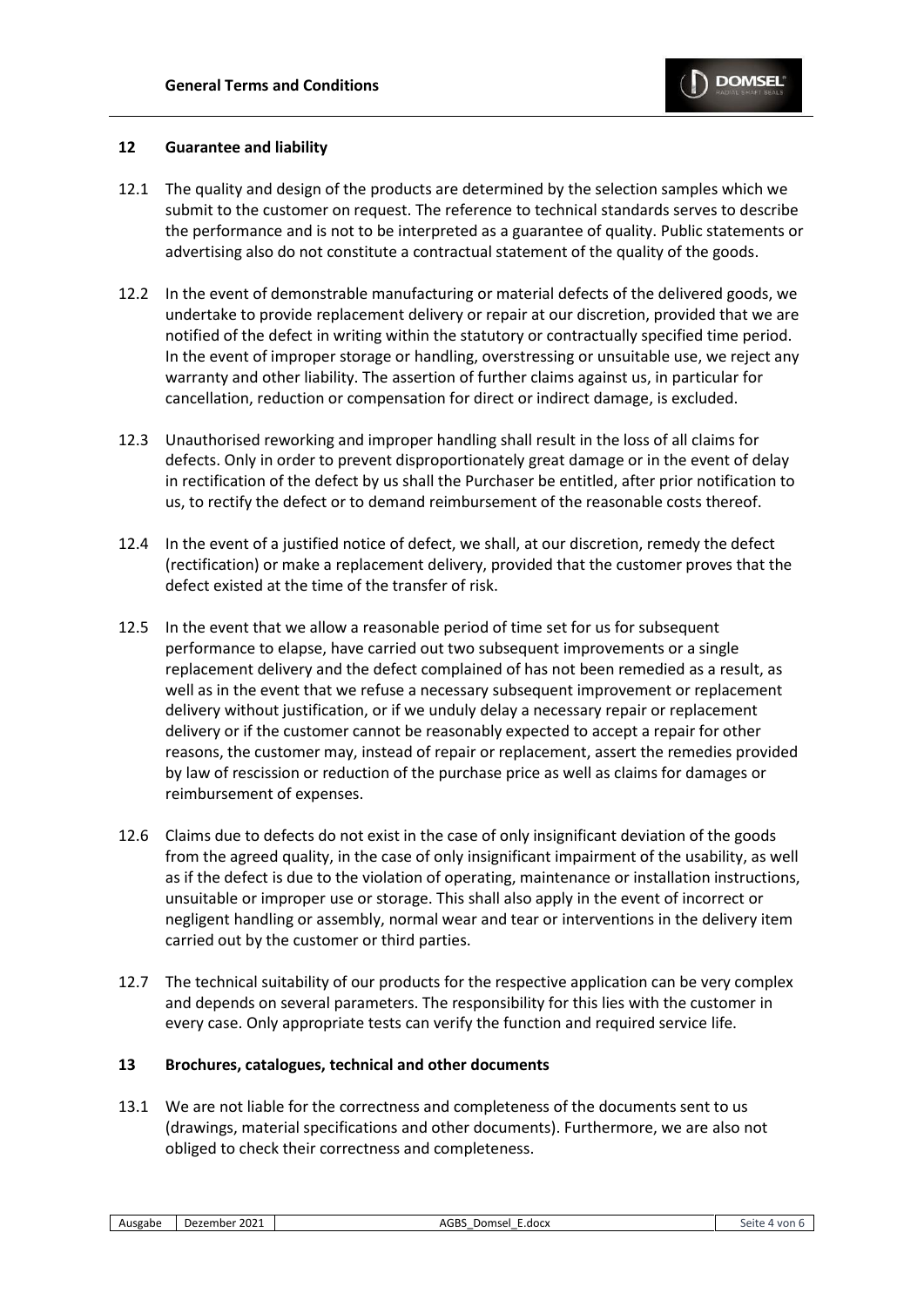

13.2 Furthermore, the customer must ensure that no rights of third parties are infringed by the documents sent to us (especially in the case of drawings, material specifications and other documents). If the customer does not comply with this requirement, he shall indemnify us against all corresponding claims by third parties.

## **14 Damages**

- 14.1 The purchaser may only assert claims for damages on whatever legal grounds if they are based on an intentional or grossly negligent breach of contract or breach of duty on our part. This also applies to recommendations given by us regarding certain materials and types.
- 14.2 In the event of a breach of material contractual obligations, we shall also be liable in the event of slight negligence, but limited to compensation for the typical and foreseeable damage arising from the customer's interest in performance recognisable to us at the time the contract was concluded.
- 14.3 Unless otherwise agreed in these provisions, all claims of the customer for compensation of damages of any kind, including claims for reimbursement of expenses and indirect damages, such as production downtime, are excluded. This applies in particular to claims for all breaches of obligations arising from the contractual obligation and tort. The exclusion of liability shall also apply if we have used vicarious agents or assistants.
- 14.4 This exclusion of liability does not apply to claims arising from the Product Liability Act or if a guarantee has been given for the quality of the delivery item or the procurement risk.

## **15 Installation proposal**

Our installation proposals and material recommendations are based on the parameters and individual conditions specified by the customer. Their application always requires practical tests in the customer's company. Due to the wide range of possible uses of DOMSEL AG products, we cannot guarantee the correctness of recommendations made in individual cases, unless we assure this in writing.

Trademarks, drawings and projects remain our property. It is not permitted to use, reproduce or pass them on to third parties without our express permission.

## **16 Industrial property rights**

- 16.1 Copyrights as well as other intangible property rights and industrial property rights which arise together with our deliveries of goods and the provision of other services shall remain exclusively with us. These rights include, but are not limited to, our drawings, plans, technical and other documents, software programmes and other solutions developed by us.
- 16.2 Non-assignable and non-exclusive rights of use expressly granted to the customer in writing remain reserved.
- 16.3 We are entitled to use and further develop generally usable knowledge, know-how as well as experience and skills which we have acquired in our performance of services in our activities for other customers.